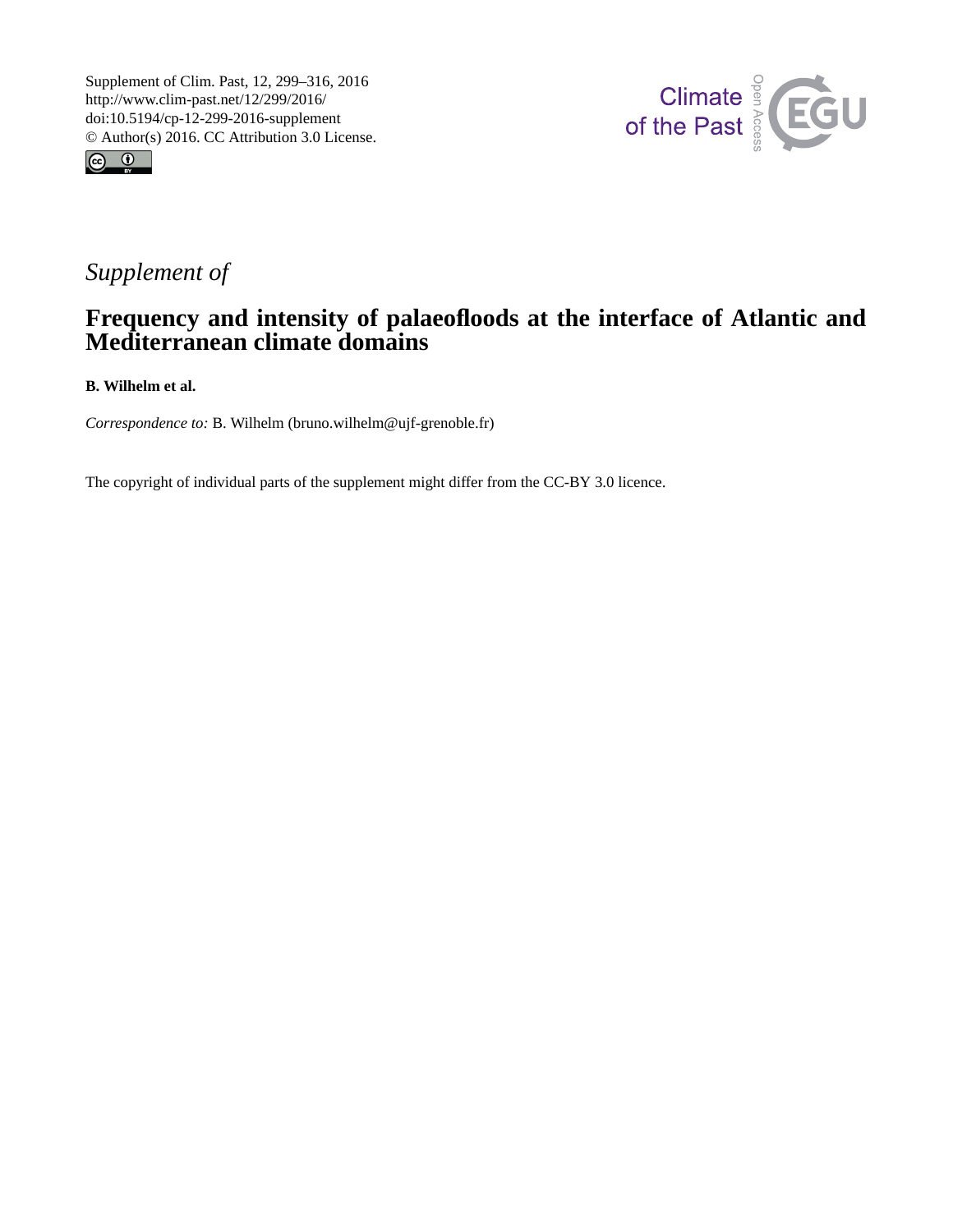## **Chronology: detailed methods for palaeomagnetic investigations**

Palaeomagnetic investigations were performed at the CEREGE laboratory (Aix-Marseille University) on cores FOR13P1, FOR13P2 and FOR13P4 using u-channels sub-samples. The natural remanent magnetization (NRM) was progressively demagnetized using alternating fields with 10, 20, 30, 40, 60, 80 and 100 mT steps. In order to distinguish different mineralogical and grain-size fractions within the magnetic components, two types of laboratory remanent magnetizations were conducted: Isothermal Remanent Magnetization (IRM) and Anhysteretic Remanent Magnetization (ARM). ARM was produced in-line along the u-channel axis, using a 100 mT alternating field with a superimposed 0.05 mT steady field. IRM was obtained by passing the u-channels through two different Halbach cylinders that develop fields of 1 and 0.3 T, respectively (Rochette et al., 2001). For ARM and IRM1T, demagnetization was done following steps of 10, 20, 30, 40, 60, 80 and 100 mT. The magnetizations have been measured before alternating-field treatment and after each step using the 3-axis 2-G enterprise cryogenic magnetometer located in a shielded room. Additionally, anisotropy of magnetic susceptibility has been measured using AGICO MFK1- FA Kappabridge (spinning specimen method) to control the preservation of the sedimentary fabric. The susceptibility ellipsoid is defined by three eigenvectors (Kmax, Kint and Kmin). The magnetic fabric is usually comparable to the sediment fabric with inclination of the Kmin close to the vertical (Borradaile, 1988; Rochette et al., 1992; Tarling and Hrouda, 1993).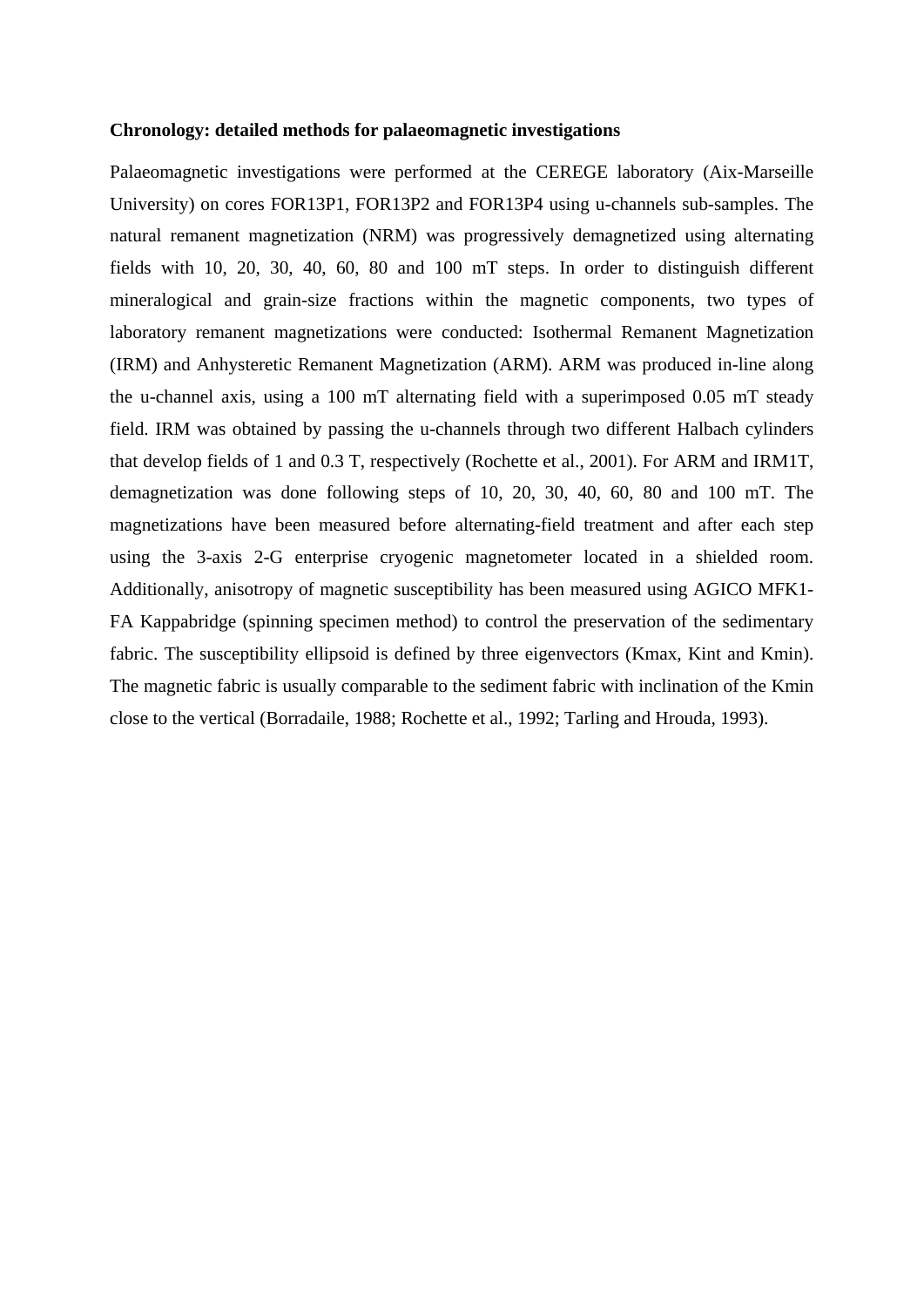|   | <b>Flood date</b>  | <b>Affected rivers</b>       | Spatial extent of the flood        |    |   | Victim Damage Disruptions | Details on the hydro-meteorological causes                                                                                  |
|---|--------------------|------------------------------|------------------------------------|----|---|---------------------------|-----------------------------------------------------------------------------------------------------------------------------|
|   | > 3 September 2012 | Guil                         | Ristolas and villages downstream   | N  | Y | Y                         | Easterlies winds with heavy rainfalls in the upper part of catchment                                                        |
|   | 28 May 2008        | Guil                         | Ristolas and villages downstream   | Y  | Y | Y                         | Heavy rainfall event                                                                                                        |
|   | 13 June 2002       | Torrents of Segure and other | Ristolas                           | N  | N | N                         | Heavy rainfalls mainly in the upper part of the catchment<br>Easterlies winds with heavy rainfalls in the upper part of the |
|   | > 15 July 2002     | Guil                         | Ristolas and villages downstream N |    | Y | Y                         | catchment<br>5 days of heavy rainfalls with increased rainfall depths the last 2                                            |
|   | > 15 October 2000  | Guil and other               | Ristolas and villages downstream   | N  | Υ | N                         | days                                                                                                                        |
|   | 13 June 2000       | Guil and Torrent of Segure   | Ristolas and villages downstream   | N  | Y | Y                         | Heavy rainfalls mainly in the upper part of the catchment                                                                   |
|   | > July 1992        | <b>Torrent of Bouchouse</b>  | Ristolas                           | N  | Υ | Υ                         | Violent thunderstorms                                                                                                       |
|   | 11 June 1978       | Guil                         | Ristolas and villages downstream   | N  | Y | U                         |                                                                                                                             |
|   | 5 May 1973         | Guil                         | Ristolas and villages downstream   | N  | Y | U                         |                                                                                                                             |
|   | > 1 November 1963  | Undefined                    | Ristolas                           | N  | Υ | U                         |                                                                                                                             |
|   | 21 May 1959        | Guil                         | Ristolas and villages downstream   | N  | Y | Y                         |                                                                                                                             |
|   | > Summer 1959      | Guil                         | Ristolas and villages downstream   | N  | U | Y                         |                                                                                                                             |
|   | 13 June 1957       | Guil and Torrent of Segure   | Ristolas and villages downstream N |    | Y | Y                         | Heavy rainfalls, thunderstorm, snowmelt                                                                                     |
|   | > October 1953     | <b>Torrent of Jalinette</b>  | <b>Ristolas</b>                    | N  | Υ | Υ                         | Heavy rainfall event                                                                                                        |
|   | > 29 Sept. 1953    | Guil                         | Ristolas and villages downstream   | N  | Y | Y                         | Heavy rainfall event during 3 days                                                                                          |
|   | > 1 July 1953      | <b>Torrent of Jalinette</b>  | Ristolas                           | N  | Υ | Y                         |                                                                                                                             |
|   | 8 June 1953        | Guil                         | Ristolas and villages downstream   | N  | Y | Y                         | Violent thunderstorms and snowmelt                                                                                          |
|   | 14 May 1948        | Guil                         | Ristolas and villages downstream   | Y  | Y | Y                         | Rainfall depth of 244 mm in 3 days, with snowmelt                                                                           |
|   | > 4 August 1938    | <b>Torrent of Segure</b>     | Ristolas                           | N  | Y | Υ                         | Violent thunderstorms                                                                                                       |
|   | 1932               | <b>Torrent of Maloqueste</b> | Ristolas                           | N  | Y | U                         |                                                                                                                             |
|   | > 9 July 1932      | Guil                         | Ristolas and villages downstream   | N  | Υ | Y                         |                                                                                                                             |
|   | > 1 September 1920 | Guil                         | Ristolas and villages downstream   | N. | Y | Y                         |                                                                                                                             |
|   | 29 May 1856        | Guil                         | Ristolas and villages downstream   | N  | U | U                         | Heavy rainfalls over a long period before the flood event                                                                   |
|   | $> 6$ August 1852  | Guil                         | Ristolas and villages downstream   | N  | Y | Y                         | Heavy rainfall events                                                                                                       |
|   | > 15 October 1839  | Guil                         | Ristolas and villages downstream   | N  | Y | U                         | Heavy rainfall events                                                                                                       |
|   | > 13 Sept. 1810    | Guil and Torrent of Segure   | Ristolas and villages downstream   | N  | Υ | Y                         | Heavy rainfall events during 8 days                                                                                         |
|   | > 13 October 1810  | Guil                         | Ristolas and villages downstream N |    | Y | Y                         |                                                                                                                             |
|   | > 10 October 1791  | Guil and Torrent of Chapelle | Ristolas and villages downstream   | N  | Υ | Y                         |                                                                                                                             |
|   | $> 9$ October 1790 | Guil                         | Ristolas and villages downstream   | N. | Y | Y                         |                                                                                                                             |
|   | 1789               | Guil                         | Ristolas and villages downstream   | N  | Y | Y                         |                                                                                                                             |
|   | > 07 Sept. 1788    | Guil                         | Ristolas and villages downstream   | N  | Y | Y                         |                                                                                                                             |
| ⋗ | 7 September 1787   | Guil                         | Ristolas and villages downstream   | N  | Υ | U                         |                                                                                                                             |
|   | > 4 October 1751   | Guil                         | Ristolas and villages downstream N |    | U | U                         | Heavy rainfall events                                                                                                       |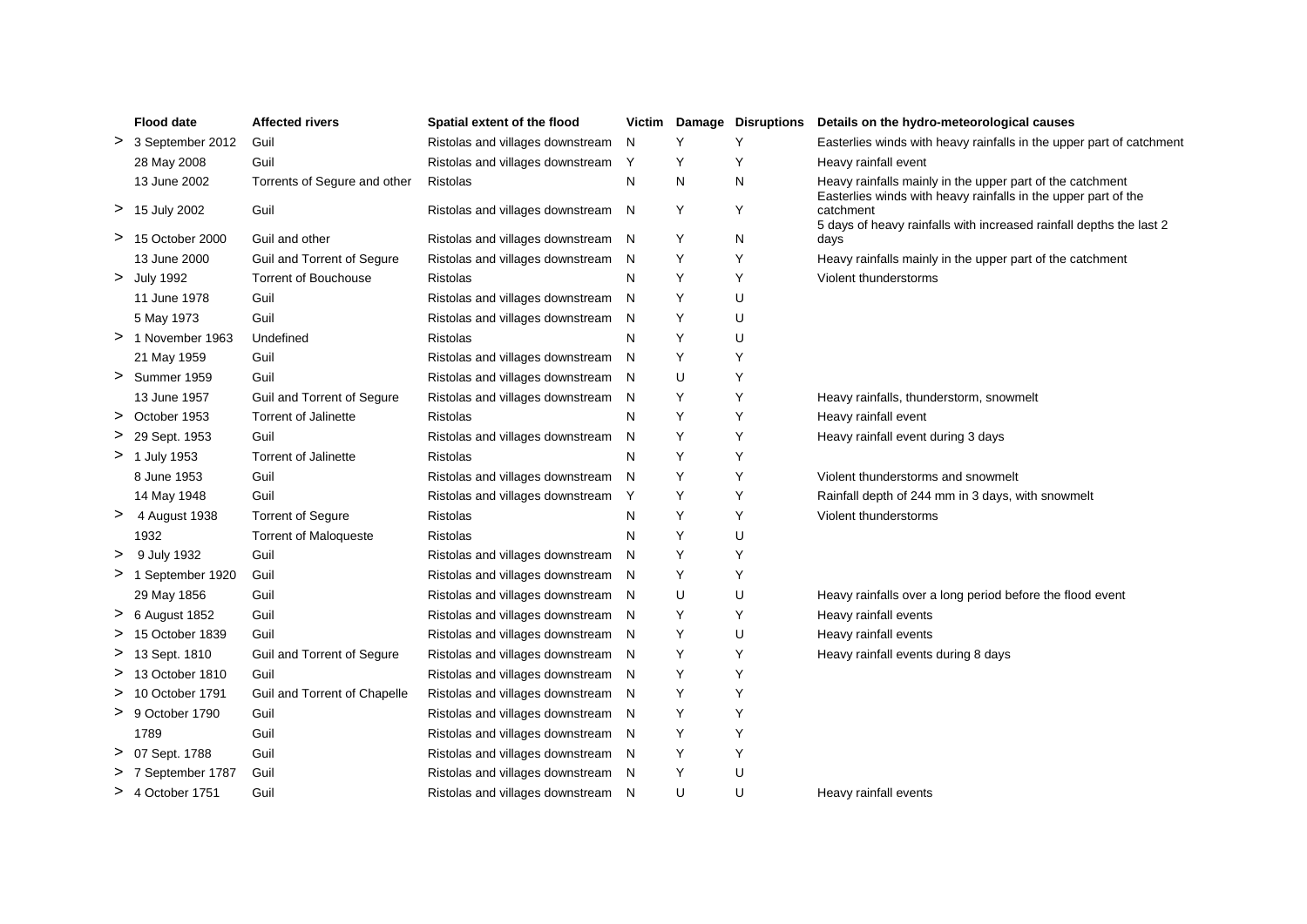**Table S1.** List of historical flood events which runs through the village of Ristolas, located 8 km downstream from Lake Foréant (from the free-access database of the ONF-RTM, [http://rtm](http://rtm-onf.ifn.fr/)[onf.ifn.fr/\)](http://rtm-onf.ifn.fr/). The arrows in the first row highlight the floods that occurred in summer and fall, i.e. that may be recorded in the lake sediments because this period corresponds to the ice-free season of Lake Foréant. N means No, Y means Yes and U, Uncertain.



Fig. S1. Zoom of the grain-size variability and associated geochemical proxy for core FOR13P2. Refer to Figure 2 and to the main text for details.



**Fig. S2.** Results of Anisotropy of Magnetic Susceptibility for core FOR13P4: stereo plot of the main axes direction. Notice that the K3 is well grouped and close to the vertical except some points associated with MMITs.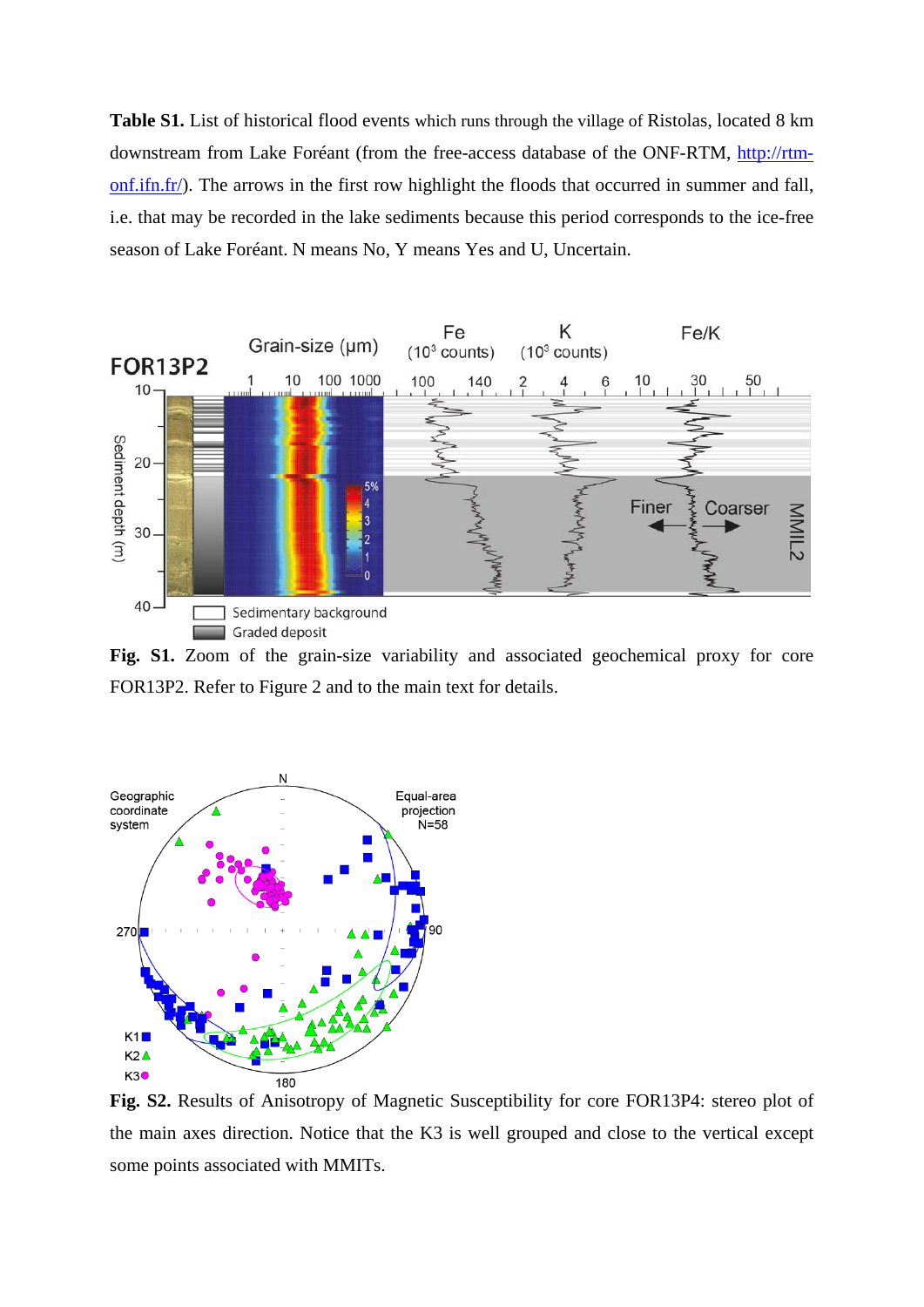

**Fig. S3.** Example of stepwise alternating field demagnetization of NRM (orthogonal vector projections and intensity curves) for representative samples. Solid (open) symbols are horizontal (vertical) plane projections.